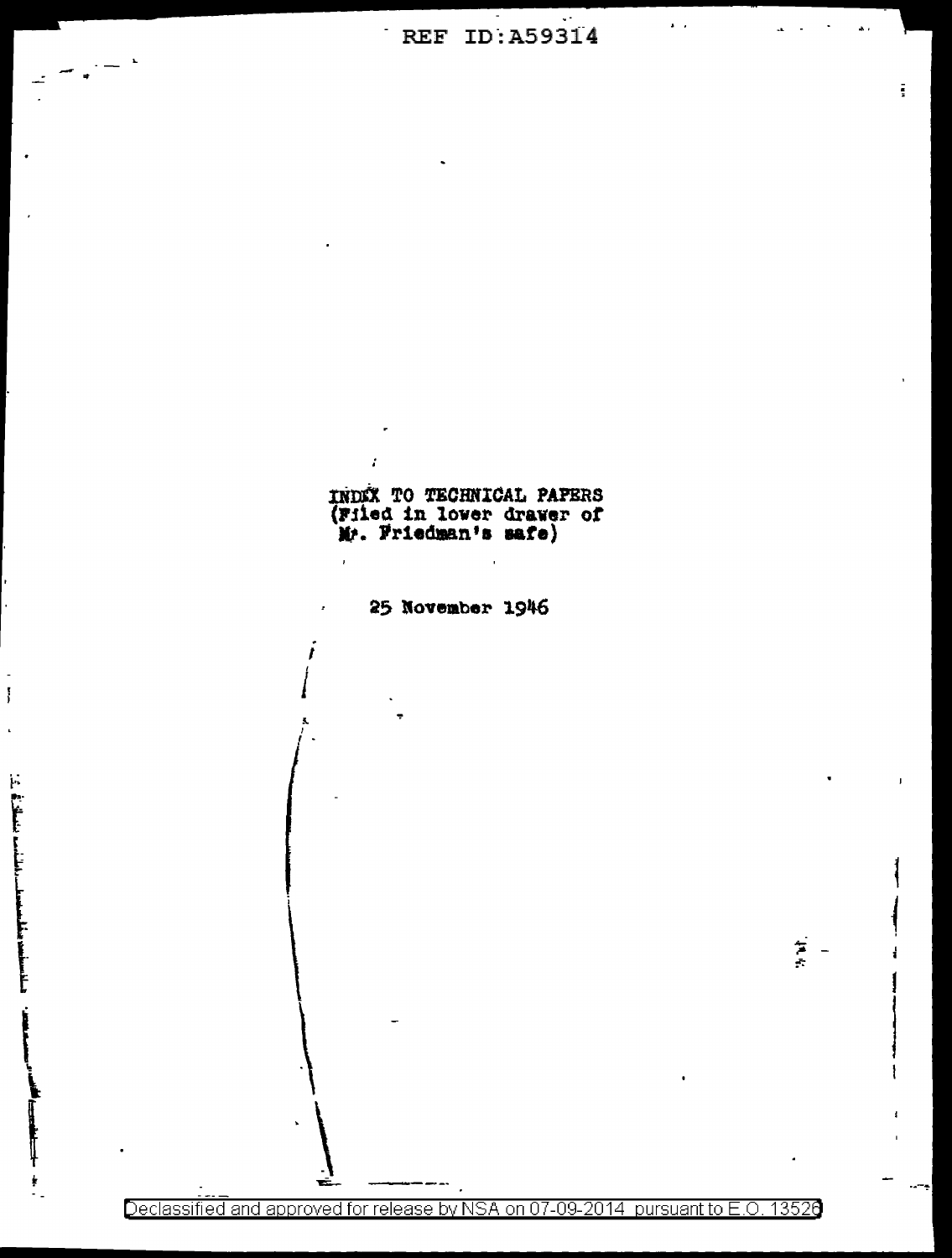|                                | and a series of the company of<br>ka ka Pr<br>$\sim 100$<br><b>REF ID: A59314</b>             |                                      |
|--------------------------------|-----------------------------------------------------------------------------------------------|--------------------------------------|
|                                | 100 NATIONS-CRYPTOGRAPHIC DATA                                                                |                                      |
|                                | 100.1 Afghanistan                                                                             |                                      |
|                                | $*$ 100.11 AFA-Enciphered Code of the Afghan Government<br>$(1943 - 1945)$                    |                                      |
|                                | Arabia-Persia<br><u>100.2</u>                                                                 |                                      |
|                                | $x = 100.21$ Arabic-Persian - Letter Frequency data                                           |                                      |
|                                | 100.3 Argentina                                                                               |                                      |
|                                | $\kappa$ 100.31 ARF-Argentine Military Attache                                                | PL 86-36/50 USC 36<br>EO 3.3(h)(2)   |
|                                | 100.4<br>Britain                                                                              |                                      |
|                                | $* - 100.41$                                                                                  |                                      |
|                                | 200.5<br><b>Brazil</b>                                                                        |                                      |
|                                | $*$ 100.51 Brazil Codes and Ciphers - 1917-1945                                               |                                      |
|                                | 100.6<br><b>Burna</b>                                                                         |                                      |
| $\overline{\phantom{a}}$<br>U. | *- 100.61 Burmese Code Chart                                                                  |                                      |
|                                | <u> 100.7</u><br><b>Chili</b>                                                                 |                                      |
| $\vert$ :                      | $+-100.71$<br>Capt F. B. Luquien's Description of the<br>Solution of the Chilean Code in MI-8 |                                      |
|                                | 100.8<br><b>Oroatia</b>                                                                       |                                      |
|                                | $* - 100.81$<br>CTA-CTB - Croatian System                                                     |                                      |
|                                | Czechoslovakia<br>100.9                                                                       | z.                                   |
|                                | $*-100.91$                                                                                    |                                      |
| $\frac{1}{2}$                  | $* - 100.92$<br><b>UZD</b>                                                                    |                                      |
| $\frac{1}{1}$                  | 100.10<br>Finland                                                                             |                                      |
|                                | $\mathcal{H}$ 100.101 FIA, FIF, etc                                                           | PL 86*36/50 USC 3605<br>EO 3.3(h)(2) |
| $\mathfrak{c}$                 | $*$ 100.102 FIB                                                                               |                                      |
| $\vec{\mathcal{F}}$            | * TRANSFERRED TO BESQ-14/1030N.52                                                             |                                      |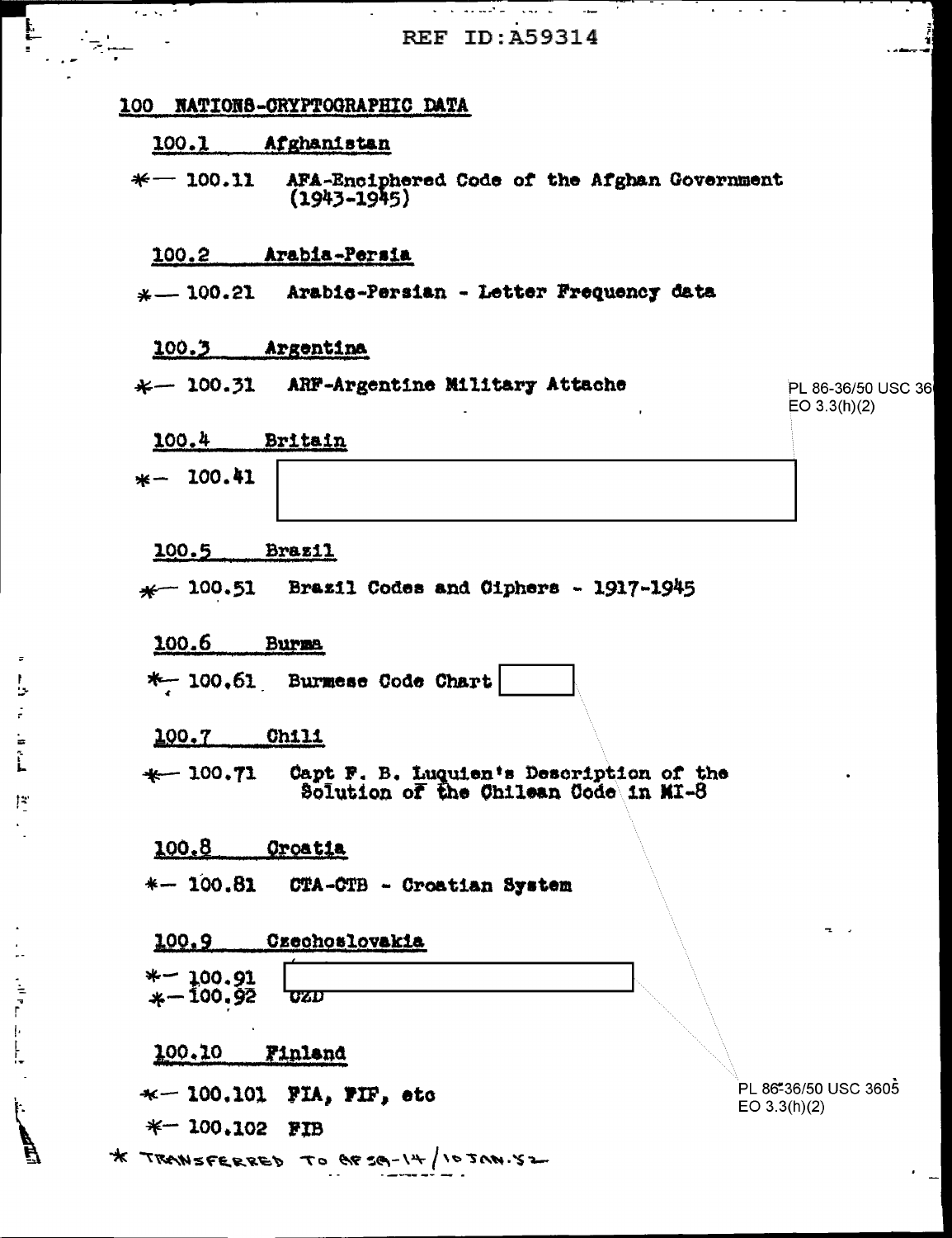Ļ

 $\sim$  $\frac{\sqrt{N_{\rm s}}}{1-\delta}$  $\frac{1}{4}$  .

 $\mathbf{r}$ 

 $\bar{t}$ 

 $\bar{z}$ 

 $\frac{1}{2}$ 

| $\overline{m}$ , $\overline{m}$ , $\overline{m}$ , $\overline{m}$ | PL 86-36/50 $\vec{U}$                                                                      |
|-------------------------------------------------------------------|--------------------------------------------------------------------------------------------|
| 1 P                                                               | EO 3.3(h)(2)<br><b>REF ID: A59314</b>                                                      |
|                                                                   |                                                                                            |
|                                                                   |                                                                                            |
| 100.11                                                            | France                                                                                     |
|                                                                   |                                                                                            |
| $\ast -100.111$<br>$* - 100.112$                                  | Enciphered Code<br><b>FMC</b>                                                              |
| $\dot{\ast} - 100.113$                                            | French African Military Ciphers (FFU)                                                      |
| $* - 100.114$<br>*-100.115                                        | French Codes Studied by MI-8 in 1921-1923<br>solution of                                   |
| 100.12                                                            | <b>Germany</b>                                                                             |
|                                                                   |                                                                                            |
|                                                                   | GEQ Indicator System $G \in \omega$<br>German Cryptographic Systems during First World War |
|                                                                   | Nazi Underground                                                                           |
| $(100.12)$                                                        | Some Captured German Cryptographic Documents<br>$(1937 - 1941)$                            |
|                                                                   |                                                                                            |
| Cornel 23<br><u> 100.13</u>                                       | Hungary                                                                                    |
| $+-100.131$                                                       | Hungarian Diplomatic Engicphered Code System                                               |
| 100.14                                                            | Iran                                                                                       |
|                                                                   |                                                                                            |
| $\star$ 100.141                                                   | Iranian Enciphered Codes 1943-1945                                                         |
| 100.15                                                            | <b>Iraq</b>                                                                                |
| $*-100.151$                                                       | Iraqi Cryptographic Systems 1943-1944                                                      |
|                                                                   |                                                                                            |
| 100.16                                                            | <b>Italy</b>                                                                               |
| $*$ 100.161                                                       | Captured Italian Codes                                                                     |
| $* - 100.162$                                                     | Solution of                                                                                |
| <u> 100.17</u>                                                    | <u>Japan</u>                                                                               |
| $*-100.171$                                                       | Course of Instruction in Japanese Meteorological<br>Cryptographic Systems                  |
| $* - 100.172$                                                     |                                                                                            |
| $*-100.173$                                                       |                                                                                            |
| $* - 100.174$<br>$* - 100.175$                                    | JBD, Cross Cribbing in<br>JBH, Solution of                                                 |
| $* - 100.176$                                                     |                                                                                            |
| $* - 100.177$                                                     | Special Japanese Systems                                                                   |
| *-100.178                                                         | Oire time Pads rédé Book Hangeburg V?<br>100.18 179 Noxfco machine                         |
|                                                                   |                                                                                            |
| $+ 100.181$                                                       | Brief Summary of Solutions of Mexican Diplomatic<br>Codes & Ciphers in use 1922-1929       |

+ 100.182 Mexican Cryptographic Systems Prior to 1929

\* TRANSFERRED TO AFSA-14/10 JAM. 52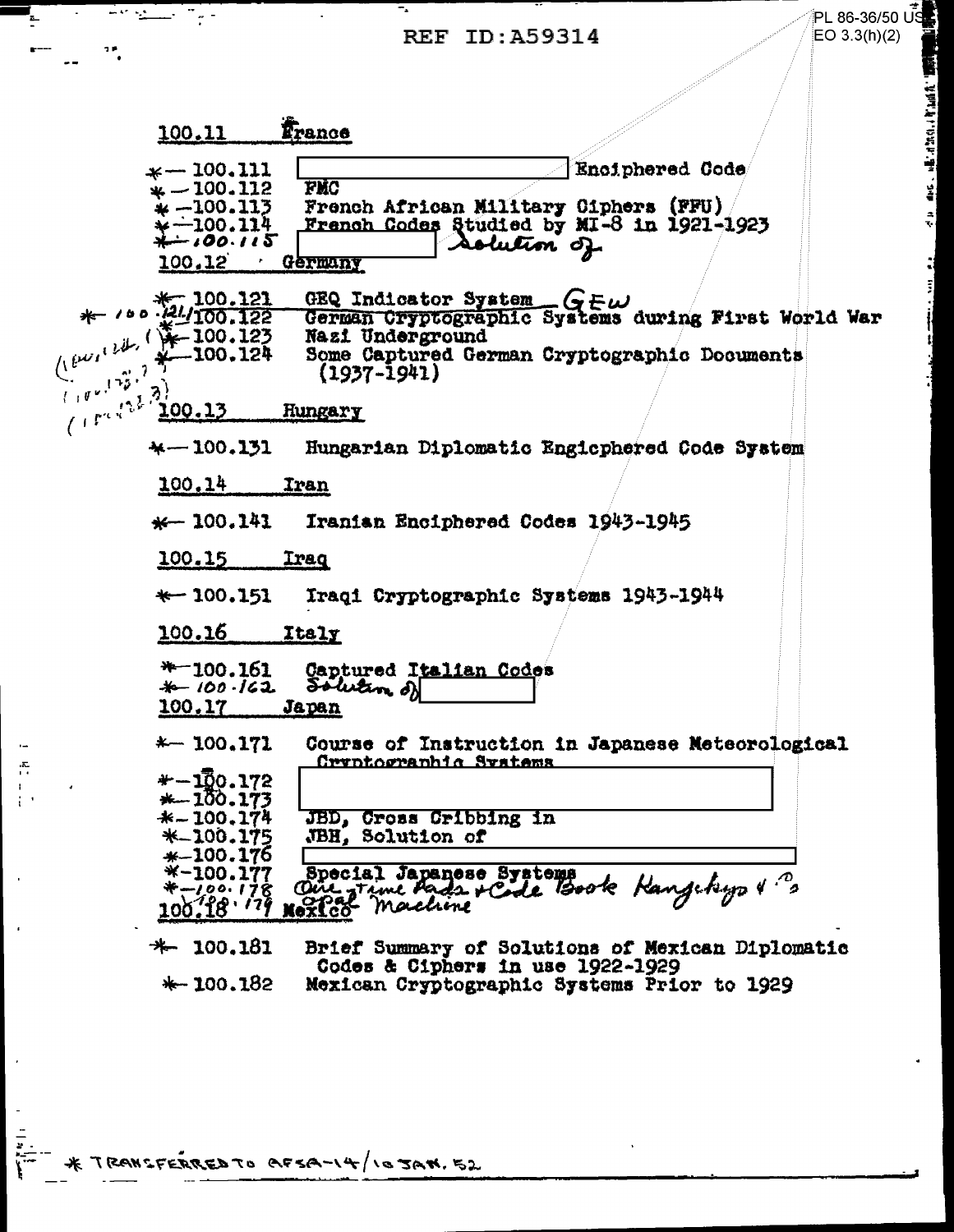**REF ID:A59314** 

<u>тр</u>

F.

<u> 111 - 1</u>11 - 111

| 100.19                      | Poland                                                                                       |                                     |
|-----------------------------|----------------------------------------------------------------------------------------------|-------------------------------------|
| $*-100,191$                 | Polish Cipher Systems 1942-1944                                                              |                                     |
| 100.20                      | Portugal                                                                                     |                                     |
| $*-100.201$                 | Cryptanalytic Data for Portuguese Letter and<br>Word Frequency Data                          |                                     |
| *-100.202<br>$* - 100.203$  | Portuguese-Brazilian Material in Files of MI-8<br>Portuguese Codes & Ciphers                 |                                     |
| 100.21                      | <b>Russia</b>                                                                                |                                     |
| $*$ 100.211                 | Givierge's Cryptographic Peculiarities of the<br>Russian Language                            |                                     |
| $*$ – 100.212               | TRQ-Data on Soviet Cryptographic Systems 1917-1953                                           |                                     |
| 米 - 100.213<br>100.22       | SURVEY OF RUSSIAN Crypto. Systems<br>Spain                                                   |                                     |
| $*-100.220$                 | am<br>Uddetine, Recovery Ebservations on a method for                                        |                                     |
| *-100.221<br>$*-100.222$    | Spanish Codes 1917-1923                                                                      |                                     |
|                             |                                                                                              |                                     |
| 100.23                      | Switzerland                                                                                  |                                     |
| $\ast$ 100.231              | <b>SZD</b>                                                                                   | PL 86-36/50 USC 360<br>EO 3.3(h)(2) |
| 200                         | Cryptographic Systems                                                                        |                                     |
| 200.1                       | <b>GEE</b>                                                                                   |                                     |
| $*$ -200.11<br>$* - 200.12$ | Construction of GEE Pads<br>Report on Work Carried Out at SSA on GEE-<br>Major J. R. Cheadle |                                     |
|                             |                                                                                              |                                     |
|                             |                                                                                              |                                     |
| 200.3                       | Miscellaneous                                                                                |                                     |
| $x - 260, 30$               | hong feelow mackine                                                                          |                                     |
| $* * -200.31$               | Achievements of Cipher Bureau (MI-8) during<br>lst World War-Documents by H. O. Yardley      |                                     |
| $* - 200.32$                | Band-Transposition System                                                                    |                                     |
| $+200.33$<br>200.34         | Oipher Teleprinter Regulations (SFV)<br>Codes & Ciphers of the Civil War                     |                                     |
| ——200.35                    | Data on Miscellaneous Cryptographic Systems                                                  |                                     |
| $*-200.36$<br>$* - 200.37$  | Gold Systems<br>Index of Data in Liaison Reports dealing with                                |                                     |

## Transfored to TEC 50 give = 5<br>\* TRANSFERRED TO AFSA-14/10JANEZ

 $\cdot$   $-1$ 

 $\begin{bmatrix} 1 & 0 & 0 \\ 0 & 0 & 0 \\ 0 & 0 & 0 \end{bmatrix}$